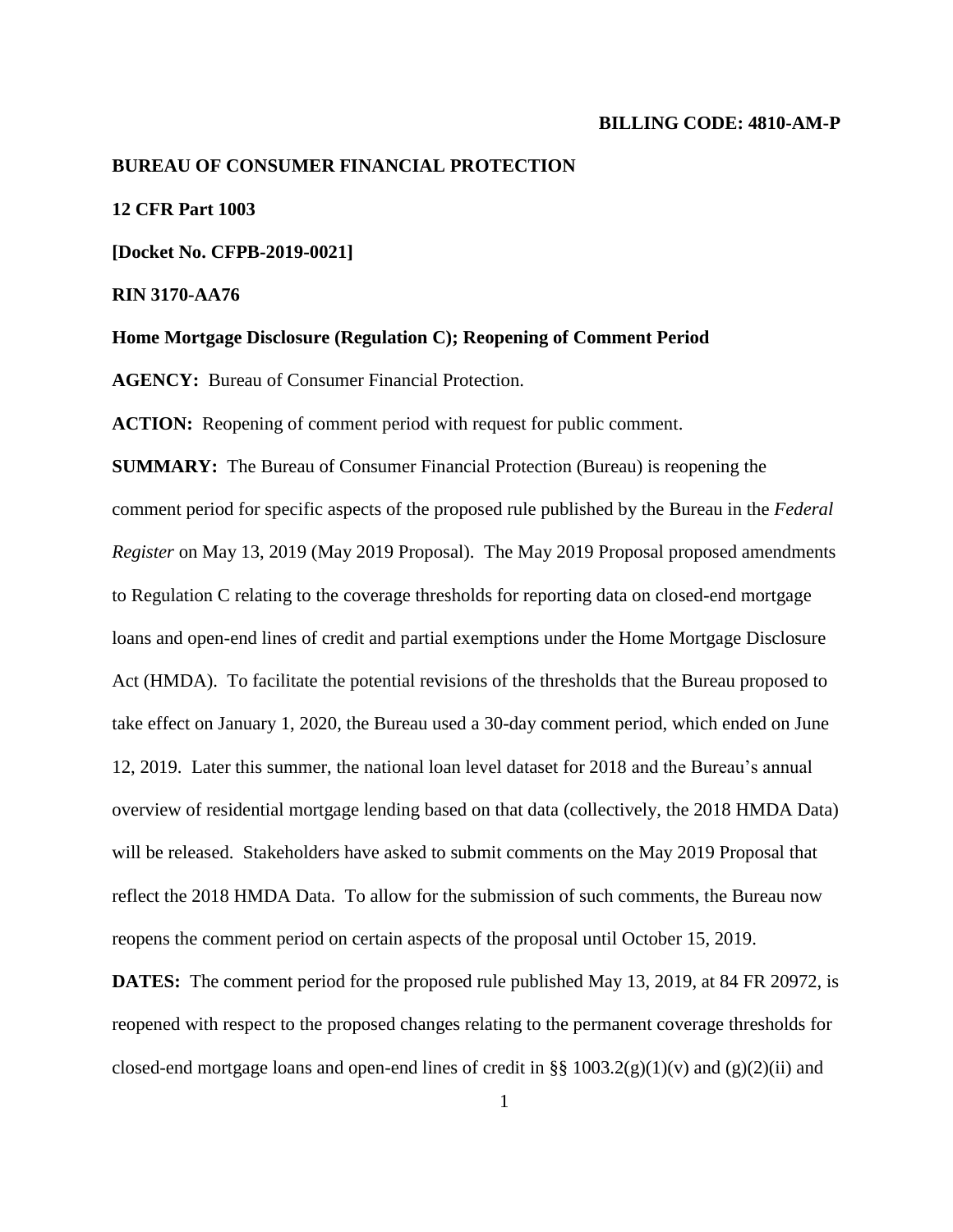$1003.3(c)(11)$  and  $(c)(12)$  and related commentary. Comments must be received by October 15, 2019.

**ADDRESSES:** You may submit responsive information and other comments, identified by Docket No. CFPB**-**2019-0021 or RIN 3170-AA76, by any of the following methods:

- *Federal eRulemaking Portal*: *http://www.regulations.gov*. Follow the instructions for submitting comments.
- *Email*: *2019-NPRM-HMDAThresholds@cfpb.gov*. Include Docket No. CFPB-2019- 0021 or RIN 3170-AA76 in the subject line of the message.
- *Mail*: Comment Intake, Bureau of Consumer Financial Protection, 1700 G Street NW, Washington, DC 20552.
- *Hand Delivery/Courier*: Comment Intake, Bureau of Consumer Financial Protection, 1700 G Street NW, Washington, DC 20552.

*Instructions*: The Bureau encourages the early submission of comments. All submissions should include the agency name and docket number or Regulatory Information Number (RIN) for this rulemaking. Because paper mail in the Washington, DC area and at the Bureau is subject to delay, commenters are encouraged to submit comments electronically. In general, all comments received will be posted without change to *http://www.regulations.gov*. In addition, comments will be available for public inspection and copying at 1700 G Street NW, Washington, DC 20552, on official business days between the hours of 10:00 a.m. and 5:00 p.m. Eastern Time. You can make an appointment to inspect the documents by telephoning 202–435– 7275.

All comments, including attachments and other supporting materials, will become part of the public record and subject to public disclosure. Proprietary information or sensitive personal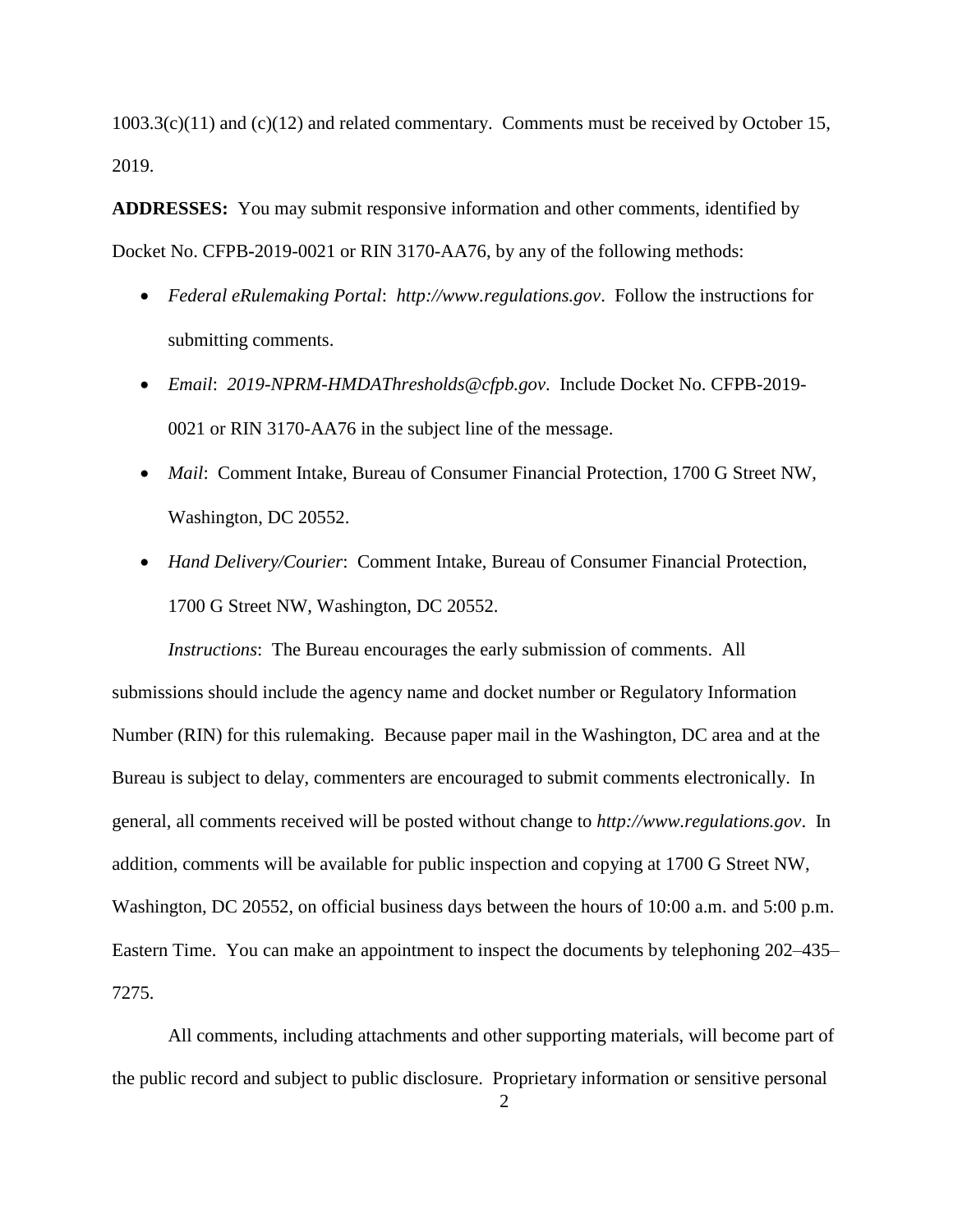information, such as account numbers or Social Security numbers, or names of other individuals, should not be included. Comments will not be edited to remove any identifying or contact information.

**FOR FURTHER INFORMATION CONTACT:** Jaydee DiGiovanni or Shaakira Gold-Ramirez, Counsels; or Amanda Quester or Alexandra Reimelt, Senior Counsels, Office of Regulations, at 202–435–7700 or *https://reginquiries.consumerfinance.gov/*. If you require this document in an alternative electronic format, please contact *CFPB\_Accessibility@cfpb.gov*.

# **SUPPLEMENTARY INFORMATION:**

## **I. Background**

 $\overline{a}$ 

On May 2, 2019, the Bureau issued a notice of proposed rulemaking at 84 FR 20972 (May 2019 Proposal) relating to Regulation C's coverage thresholds and the partial exemptions under HMDA and requested public comment.<sup>1</sup> The May 2019 Proposal was published in the *Federal Register* on May 13, 2019.

In the May 2019 Proposal, the Bureau proposed two alternatives to amend Regulation C to increase the current 25-loan coverage threshold for reporting data about closed-end mortgage loans so that institutions originating fewer than either 50 closed-end mortgage loans, or alternatively 100 closed-end mortgage loans, in either of the two preceding calendar years would not have to report such data. The May 2019 Proposal proposed an effective date of January 1,

<sup>&</sup>lt;sup>1</sup> Home Mortgage Disclosure (Regulation C), 84 FR 20972 (May 13, 2019). On the same date, the Bureau also issued an advance notice of proposed rulemaking (ANPR) to solicit comment, data, and information from the public relating to the data points that the Bureau's October 2015 final rule added to Regulation C or revised to require additional information and Regulation C's coverage of certain business- or commercial-purpose transactions. Home Mortgage Disclosure (Regulation C) Data Points and Coverage, 89 FR 20049 (May 8, 2019); *see also* Home Mortgage Disclosure (Regulation C), 80 FR 66128 (Oct. 28, 2015). The ANPR was published in the *Federal Register* on May 8, 2019.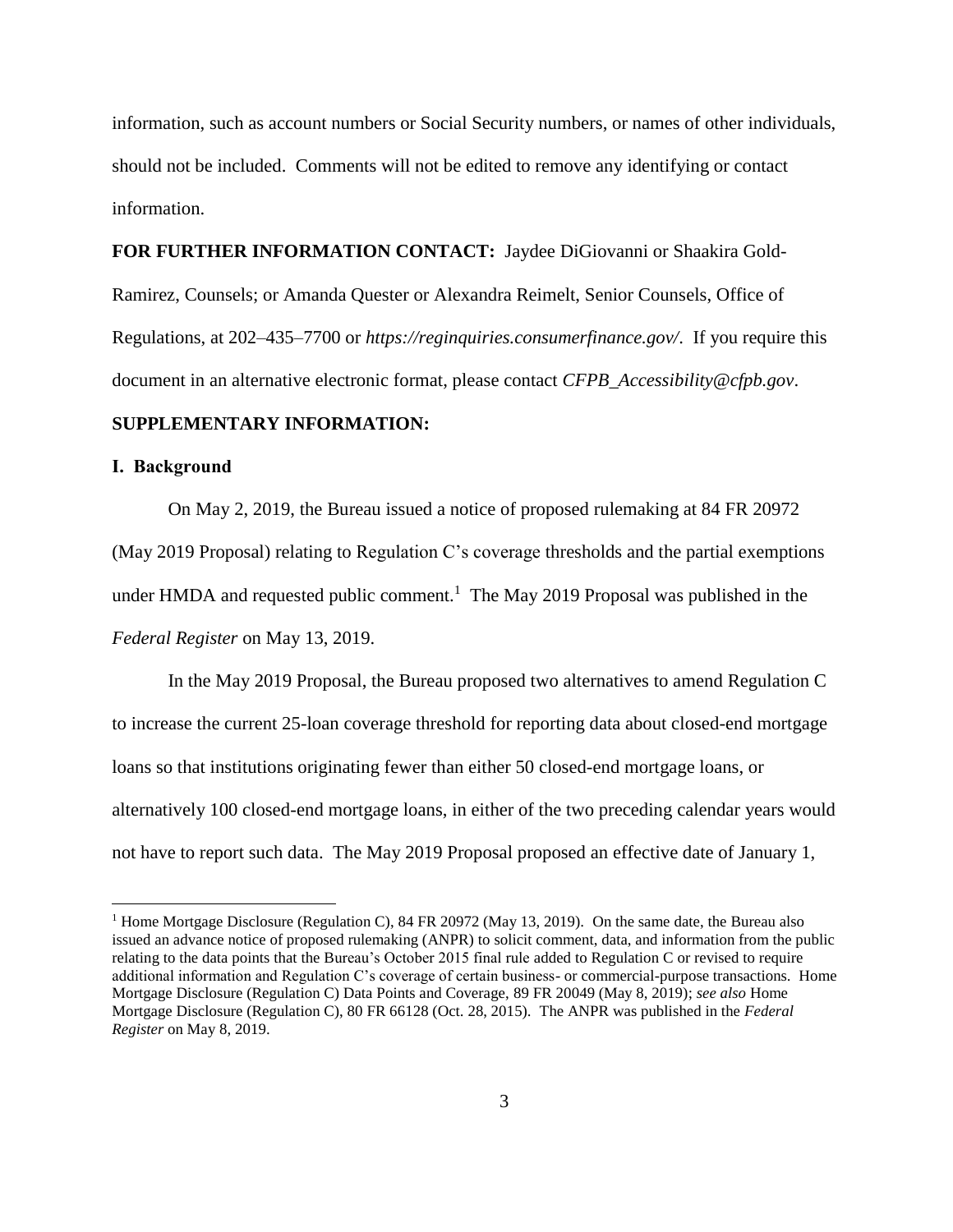2020 for any amendment to the closed-end coverage threshold. The May 2019 Proposal would also adjust the coverage threshold for reporting data about open-end lines of credit by (a) extending to January 1, 2022 the current temporary coverage threshold of 500 open-end lines of credit, and (b) setting the permanent coverage threshold at 200 open-end lines of credit upon the expiration of the proposed extension of the temporary coverage threshold. In the May 2019 Proposal, the Bureau also proposed to incorporate into Regulation C the interpretations and procedures from the interpretive and procedural rule that the Bureau issued on August 31, 2018 to implement and clarify section 104(a) of the Economic Growth, Regulatory Relief, and Consumer Protection Act (EGRRCPA),<sup>2</sup> and proposed to make other changes to effectuate section 104(a).

To facilitate the potential revisions of the thresholds that the Bureau proposed to take effect on January 1, 2020, the Bureau used a 30-day comment period for the May 2019 Proposal, which ended on June  $12$ ,  $2019$ .<sup>3</sup> The Bureau received over 300 comments. Among the comments received were a number of letters expressing concern that the 2018 HMDA Data would not be available until after the close of the comment period for the May 2019 Proposal. These commenters noted that the 2018 HMDA Data includes data points that were reported for the first time under the Bureau's October 2015 HMDA final rule and stated that access to the 2018 HMDA Data would enable the public to comment more precisely on the data that would be lost if the proposed changes were finalized. For example, a group of 18 consumer advocacy and other non-profit organizations asked the Bureau to reissue the May 2019 Proposal and allow for

 $\overline{a}$ 

<sup>&</sup>lt;sup>2</sup> Partial Exemptions from the Requirements of the Home Mortgage Disclosure Act Under the Economic Growth, Regulatory Relief, and Consumer Protection Act (Regulation C), 83 FR 45325 (Sept. 7, 2018).

<sup>&</sup>lt;sup>3</sup> A separate comment period related to the Paperwork Reduction Act closed on July 12, 2019.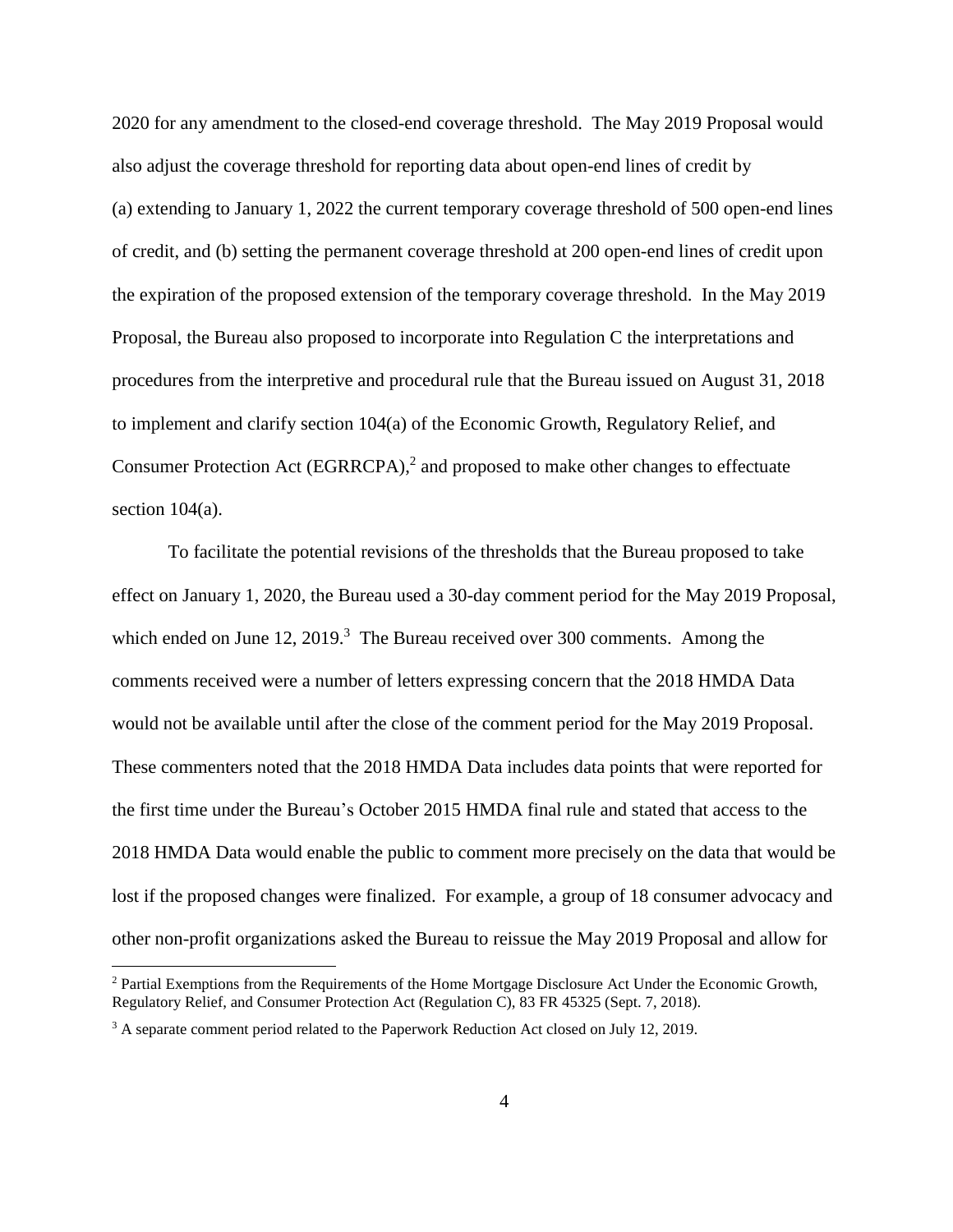a new 90-day comment period after the release of the 2018 HMDA Data.<sup>4</sup> A State attorney general expressed concern that the May 2019 Proposal asked the public to provide comment on the efficacy of data it has yet to see. An industry commenter stated that analysis of the 2018 HMDA Data was necessary so as to gain an accurate understanding of how changes to the coverage thresholds would affect regulators and current HMDA reporters.

## **II. Discussion and Request for Comment**

 $\overline{a}$ 

The Bureau has balanced the potential benefits from allowing interested parties additional time to consider the 2018 HMDA Data in commenting on the May 2019 Proposal with the Bureau's desire to finalize certain aspects of the May 2019 Proposal expeditiously. The Bureau expects the 2018 HMDA Data to be released in late summer. In light of these factors, the Bureau has decided that reopening certain aspects of the May 2019 Proposal for a limited period of time to comment is appropriate, as discussed below.<sup>5</sup> The Bureau does not, however, believe it is necessary or appropriate to reissue the May 2019 Proposal with a new 90-day comment period as the letter from 18 non-profit organizations requested. Instead, the Bureau will reopen the comment period on certain aspects of the NPRM until October 15, 2019, so comments can

<sup>&</sup>lt;sup>4</sup> In addition to asking that the NPRM be reissued with a 90-day comment period, the comment from 18 non-profit organizations further requested that the Bureau reissue the ANPR to allow for comment informed by the 2018 HMDA Data. A group of three industry trade associations separately asked that the Bureau extend the ANPR comment period from 60 to 90 days so that, among other things, they would have sufficient time to survey their members about the questions presented in the ANPR. On June 27, the Bureau extended the ANPR comment period to October 15, 2019. 84 FR 31746 (July 3, 2019). In doing so, the Bureau explained that it expects the 2018 HMDA Data to be released in late summer and that the extension of the ANPR comment period to October 15, 2019 would allow interested parties adequate time to consider the 2018 HMDA Data before submitting their comments on the ANPR.

<sup>&</sup>lt;sup>5</sup> The Bureau has not received requests for additional time with regard to the separate comment period relating to the Paperwork Reduction Act, which closed on July 12, 2019, and is not reopening that aspect of the May 2019 Proposal for comment.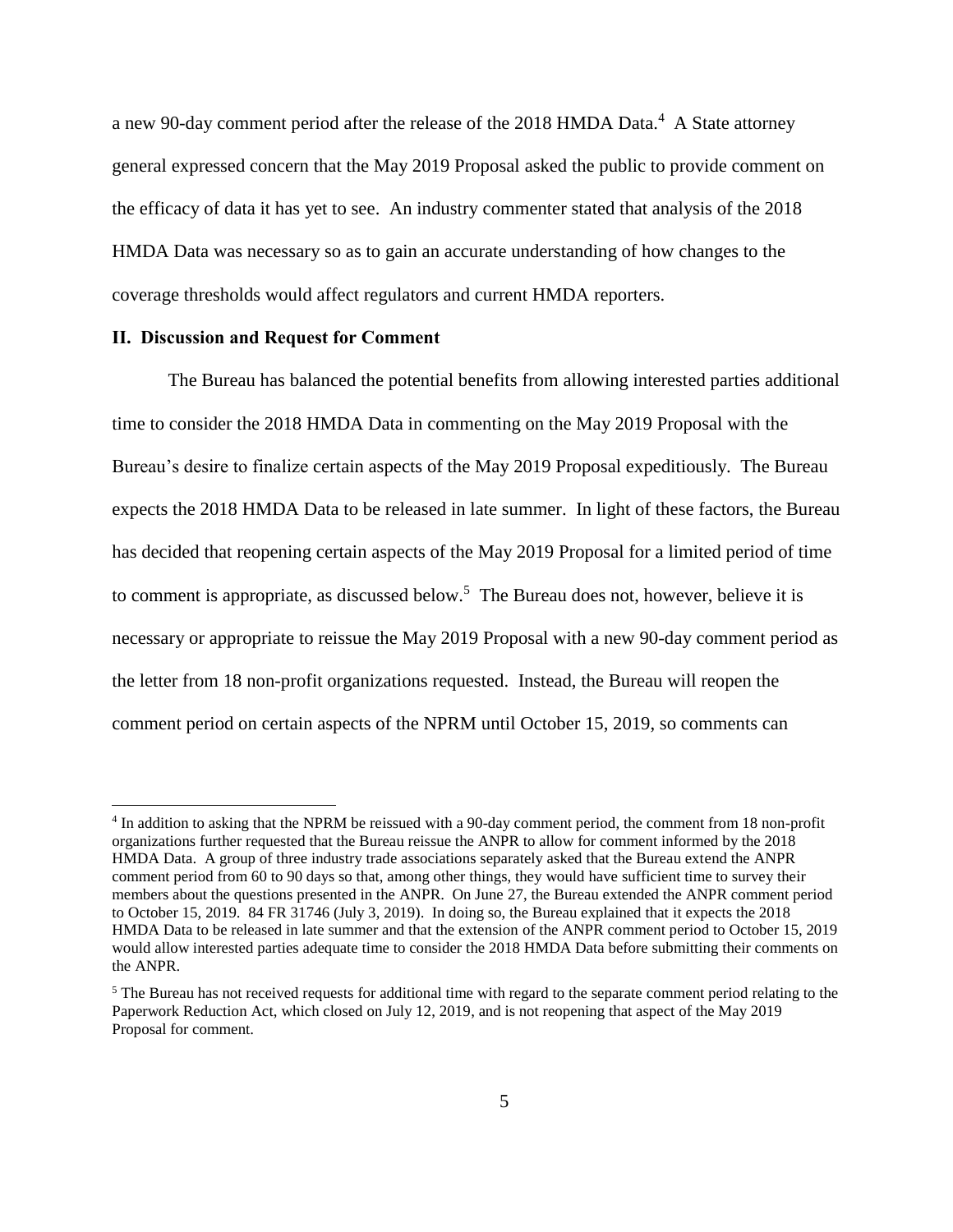reflect the 2018 HMDA Data without interposing substantial delay in the adoption of any new permanent thresholds.

# *A. Provisions the Bureau is Reopening for Comment*

The Bureau believes that it would be useful to have public comment on the 2018 HMDA Data in considering where to set the permanent coverage thresholds for closed-end mortgage loans and open-end lines of credit. For example, the new data may shed light on the number of institutions and percentage of market activity covered at different potential coverage thresholds and the value of the data that would not be reported if the thresholds were increased. The Bureau is therefore reopening the comment period and requesting comment on the Bureau's proposed changes to the permanent coverage thresholds for closed-end mortgage loans and open-end lines of credit. The relevant aspects are: (1) the proposed amendments to the permanent closed-end coverage threshold in §§ 1003.2(g)(1)(v)(A) and (g)(2)(ii)(A) and 1003.3(c)(11), and comments  $2(g)-1$ ,  $2(g)-5$ ,  $3(c)(11)-1$ , and  $3(c)(11)-2$ , that the Bureau proposed would take effect on January 1, 2020, and (2) the proposed amendments to the permanent open-end coverage threshold in §§ 1003.2(g)(1)(v)(B) and (g)(2)(ii)(B) and 1003.3(c)(12) and 2(g)–3 and 2(g)–5 and  $3(c)(12)-1$  and  $3(c)(12)-2$  that the Bureau proposed would take effect January 1, 2022.

Due to the reopening of the comment period on the permanent closed-end coverage threshold, the Bureau will not be able to finalize any change to the closed-end coverage threshold in time to take effect on the Bureau's originally proposed effective date of January 1, 2020. The Bureau therefore requests additional comment on the appropriate effective date for any change to the closed-end coverage threshold, should the Bureau decide to finalize a change. Specifically,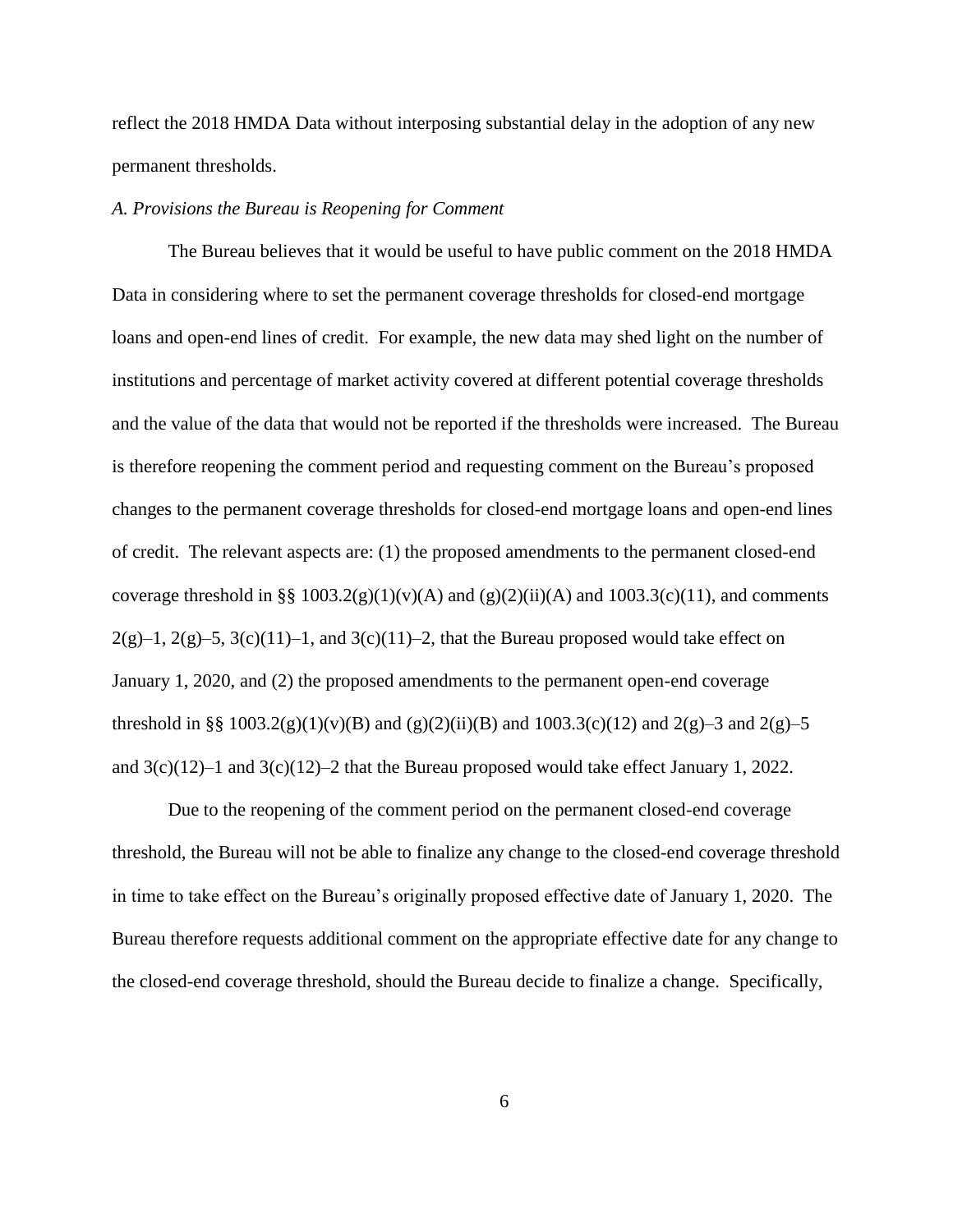the Bureau requests comment on the costs and benefits of a mid-year effective date during 2020 (e.g., May 2020) versus a January 1, 2021 effective date. 6 With respect to the alternative of a mid-year effective date during 2020, the Bureau also requests comment on the costs and benefits of specific days of the week or times of the month, quarter, or year for a new closed-end coverage threshold to take effect and whether there are any other considerations that the Bureau should address in a final rule if it were to adopt a mid-year effective date. Regarding the effective date for a permanent open-end coverage threshold, reopening the comment period will still allow the Bureau to issue a final rule to adjust the permanent open-end coverage threshold effective January 1, 2022, as the Bureau proposed in the May 2019 Proposal, should the Bureau choose to do so.

As discussed below, the Bureau has already received comment on the proposed two-year extension of the temporary coverage threshold for open-end lines of credit and the proposed amendments to incorporate the EGRRCPA's partial exemptions into Regulation C. The Bureau is not soliciting comment during the reopened comment period on these issues, and any further such comments will be considered outside of the scope of this request for public comment. The Bureau encourages commenters to limit their submissions accordingly to (1) the Bureau's proposed changes to the permanent coverage threshold for closed-end mortgage loans, (2) the Bureau's proposed changes to the permanent coverage threshold for open-end lines of credit, and (3) the appropriate effective date for any change to the closed-end coverage threshold. The reopened comment period will close on October 15, 2019, which will allow interested parties

 $\overline{a}$ 

<sup>&</sup>lt;sup>6</sup> If the Bureau adopted a mid-year effective date during 2020, affected institutions would be required to collect closed-end mortgage loan data for only part of 2020, and the Bureau could make reporting of such data optional in early 2021.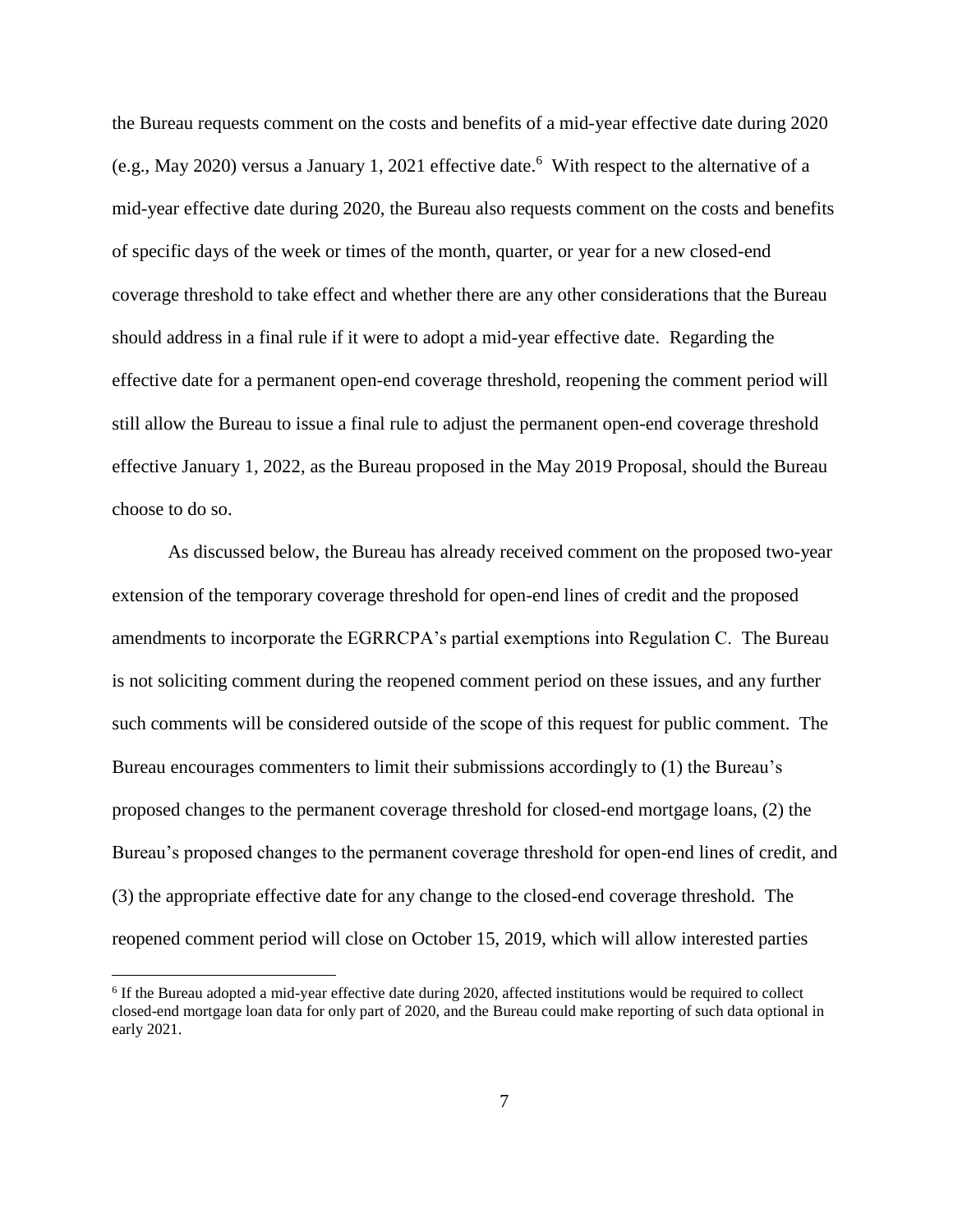adequate time to consider the 2018 HMDA Data after its release in late summer. Comments on the proposed rule that were previously submitted during the initial comment period, which ended on June 12, 2019, remain part of the rulemaking docket and therefore do not need to be resubmitted for the Bureau to consider them.

## *B. Provisions the Bureau is not Reopening for Comment*

The Bureau has decided not to reopen the comment period with respect to the May 2019 Proposal's proposed two-year extension of the temporary open-end threshold. As discussed in the May 2019 Proposal, the proposed extension would provide the Bureau with additional time to assess how a requirement to report open-end lines of credit would affect institutions whose origination volume falls just above the proposed threshold of 200 open-end lines of credit.<sup>7</sup> The proposed extension would also provide any newly covered institutions with sufficient time to revise and update policies and procedures, implement any necessary systems changes, and train staff before the proposed threshold of 200 lines of credit would take effect in 2022. The Bureau does not believe that additional comment on the 2018 HMDA Data is necessary for the Bureau to determine whether to finalize the proposed two-year extension of the open-end threshold. The Bureau expects to issue a final rule in the fall of 2019 indicating whether it will extend the temporary open-end coverage threshold so that, if finalized, the extension can take effect as proposed on January 1, 2020. Therefore, the Bureau is not reopening that portion of the proposal for further comment relating to the 2018 HMDA Data.

The Bureau also does not believe that additional comment on the 2018 HMDA Data is necessary for its consideration of the provisions in the May 2019 Proposal that would incorporate  $\overline{a}$ <sup>7</sup> 84 FR 20972, 20982 (May 13, 2019).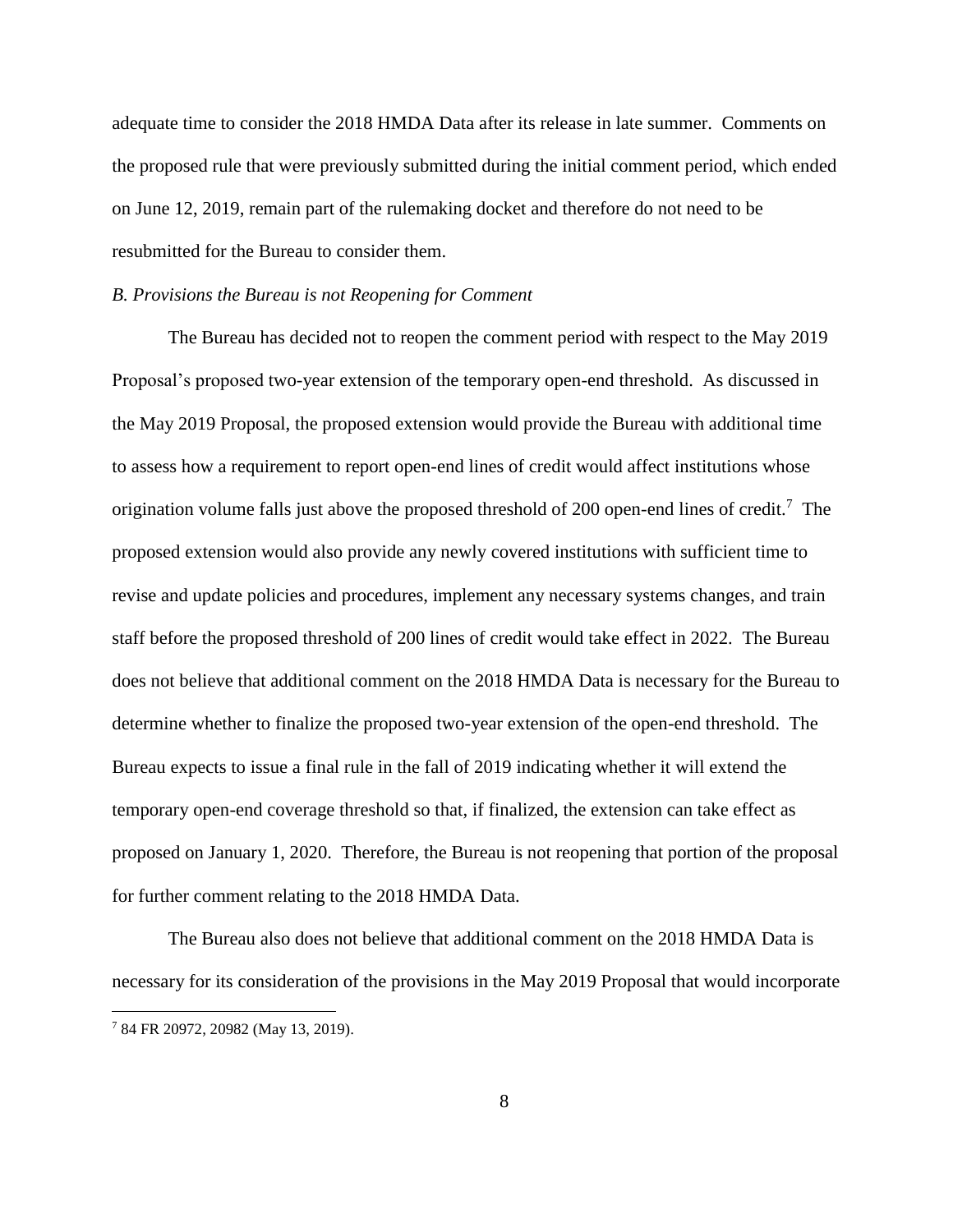the EGRRCPA partial exemptions into Regulation C and further implement EGRRCPA section 104(a). The Bureau is proposing to implement the new statutory partial exemptions that Congress established in EGRRCPA section 104(a), and the Bureau does not believe that comment on the 2018 HMDA Data would assist it in determining how to implement the new statutory partial exemptions. To provide further clarity on the new partial exemptions as quickly as possible, the Bureau anticipates that it will address the proposed amendments relating to the partial exemptions in a final rule issued in the fall of 2019.